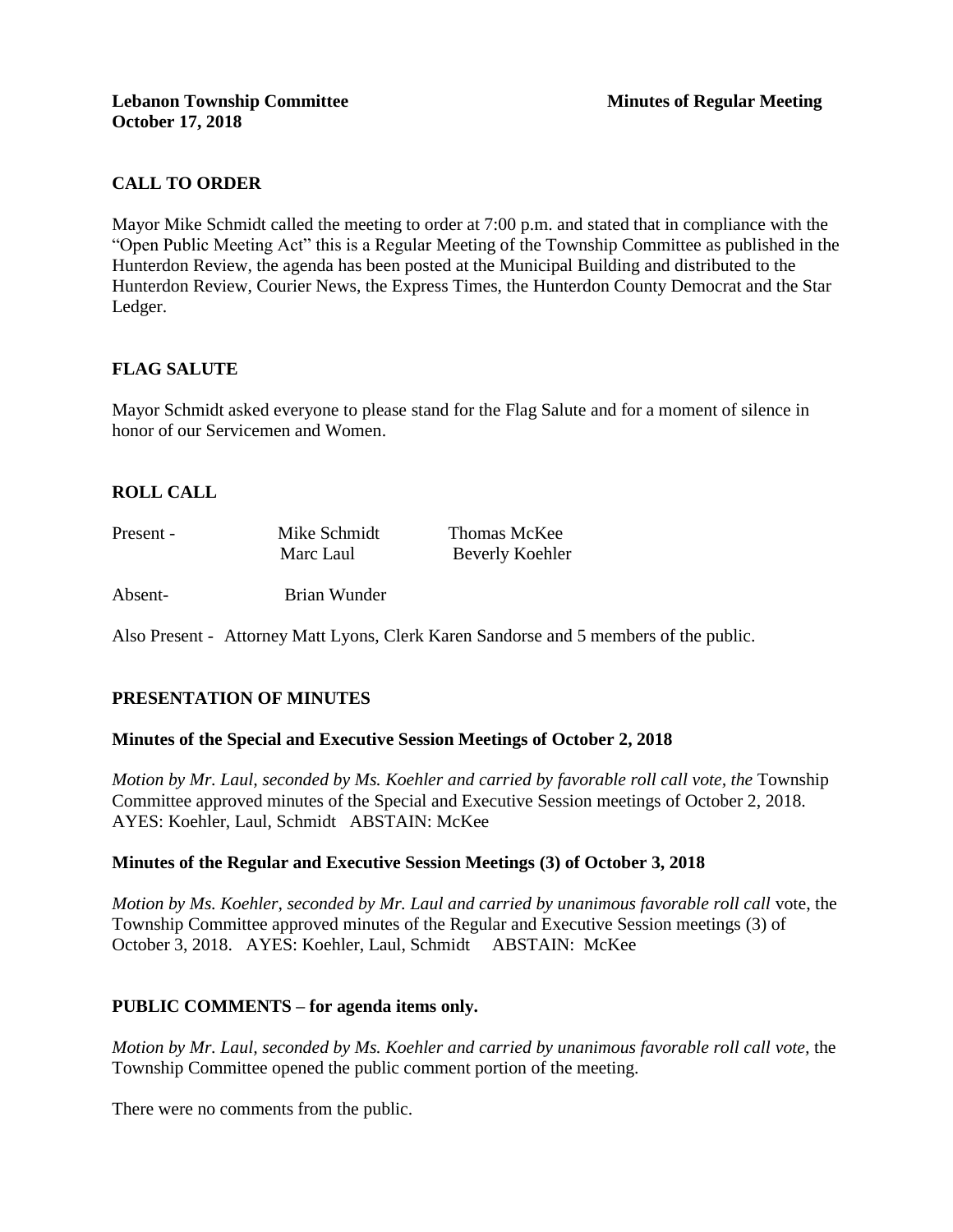LTCM 10/17/2018 Page **2** of **7**

*Motion by Mr. Laul, seconded by Ms. Koehler and carried by unanimous favorable roll call* vote, the Township Committee closed the public comment portion of the meeting.

# **PRESENTATION - Rebecca Merriken – 2018-2019 4-H Ambassador for Hunterdon County**

Ms. Rebecca Merriken, provided a presentation on her journey to obtaining the honor of being named the 2018-2019 4-H Ambassador for Hunterdon County. Rebecca's main role as Ambassador is to assist in recruiting children into the 4H Clover Bud program. Rebecca informed the Committee of the trips that she had taken, through the 4H Program, and the support her group provides to Breast Cancer Awareness. Rebecca noted that the Program has impacted her life in a very positive way by teaching her about public speaking and the importance of Community Service, as well as, how to be a good leader and a good role model. The Committee commended Rebecca on her wonderful accomplishment.

# **ORDINANCES**

#### **Introduction**

#### **Ordinance No. 2018-10 - Historian Committee**

*Motion by Mr. McKee, seconded by Mr. Laul and carried by unanimous favorable roll call vote,* the Township Committee approved Ordinance 2018-10, on first reading, as entitled below.

# TOWNSHIP OF LEBANON COUNTY OF HUNTERDON ORDINANCE NO. 2018-10 AN ORDINANCE ADDING CHAPER 83 TO THE CODE OF THE TOWNSHIP OF LEBANON, COUNTY OF HUNTERDON, STATE OF NEW JERSEY, SPECIFICALLY ENTITLED "HISTORIAN COMMITTEE"

# **Public Hearing to be held on November 7, 2018**

#### **Introduction**

# **Ordinance No. 2018-11 – Amending Chapter 72 – Personnel Policies**

*Motion by Mr. Laul, seconded by Ms. Koehler and carried by unanimous favorable roll call* vote, the Township Committee approved Ordinance 2018-11, on first reading, as entitled below.

# TOWNSHIP OF LEBANON COUNTY OF HUNTERDON ORDINANCE NO. 2018-11 AN ORDINANCE AMENDING CHAPER 72, SECTION 72-6(B) OF THE CODE OF THE TOWNSHIP OF LEBANON, COUNTY OF HUNTERDON, STATE OF NEW JERSEY

#### **Public Hearing to be held on November 7, 2018**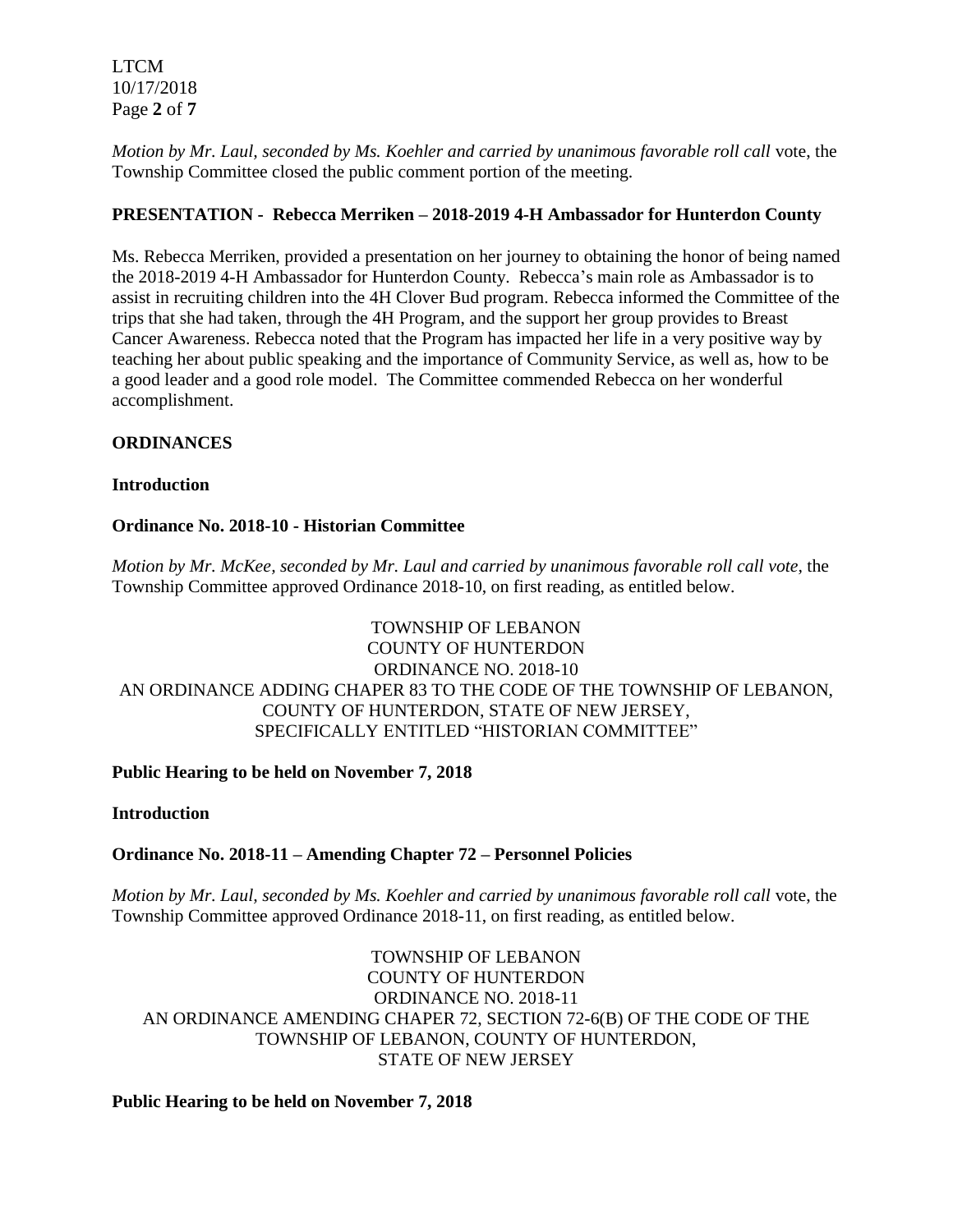LTCM 10/17/2018 Page **3** of **7**

# **Resolution 71-2018 - State DOT Grant Application – Anthony Road Resurfacing Project**

*Motion by Ms. Koehler, seconded by Mr. Laul and carried by unanimous favorable roll call* vote, the Township Committee approved Resolution No. 71-2018 as written below.

# Township of Lebanon Resolution No. 71-2018

Resolution: Approval to submit a grant application and execute a grant contract with the New Jersey Department of Transportation for the Anthony Road Resurfacing project.

NOW, THEREFORE, BE IT RESOLVED that Committee of Lebanon Township formally approves the grant application for the above stated project.

BE IT FURTHER RESOLVED that the Mayor and Clerk are hereby authorized to submit an electronic grant application identified as **MA-2019-Anthony Road Improvements 2018-00658** to the New Jersey Department of Transportation on behalf of Lebanon Township.

BE IT FURTHER RESOLVED that the Mayor and Clerk are hereby authorized to sign the grant agreement on behalf of Lebanon Township and that their signature constitutes acceptance of the terms and conditions of the grant agreement and approves the execution of the grant agreement.

#### **Resolution 72-2018 - Authorizing Disposal of Surplus Property**

*Motion by Mr. Laul, seconded by Mr. McKee and carried by unanimous favorable roll call vote,* the Township Committee approved Resolution No. 72-2018 as written below.

#### **State of New Jersey County of Hunterdon Township of Lebanon Resolution No. 72-2018 Authorizing Disposal of Surplus Property**

WHEREAS, the Township of Lebanon is the owner of certain surplus property which is no longer needed for public use; and

WHEREAS, the Township is desirous of selling said surplus property in an "as is" condition without express or implied warranties.

NOW THEREFORE, be it RESOLVED by the Township Committee in the Township of Lebanon, County of Hunterdon, State of New Jersey as follows:

(1) The sale of the surplus property shall be conducted through GovDeals pursuant to State Contract A-83453/T2581 in accordance with the terms and conditions of the State Contract. The terms and conditions of the agreement entered into with GovDeals are available online at govdeals.com and also available from the Township.

- (2) The sale will be conducted online and the address of the auction site is govdeals.com.
- (3) The sale is being conducted pursuant to Local Finance Notice 2008-9.

(4) A list of the surplus property to be sold is as follows: 1996 HME Fire Truck VIN  $#$ 44KFT4281TWZ18203.

(5) The surplus property as identified shall be sold in an "as-is" condition without express or implied warranties with the successful bidder required to execute a Hold Harmless and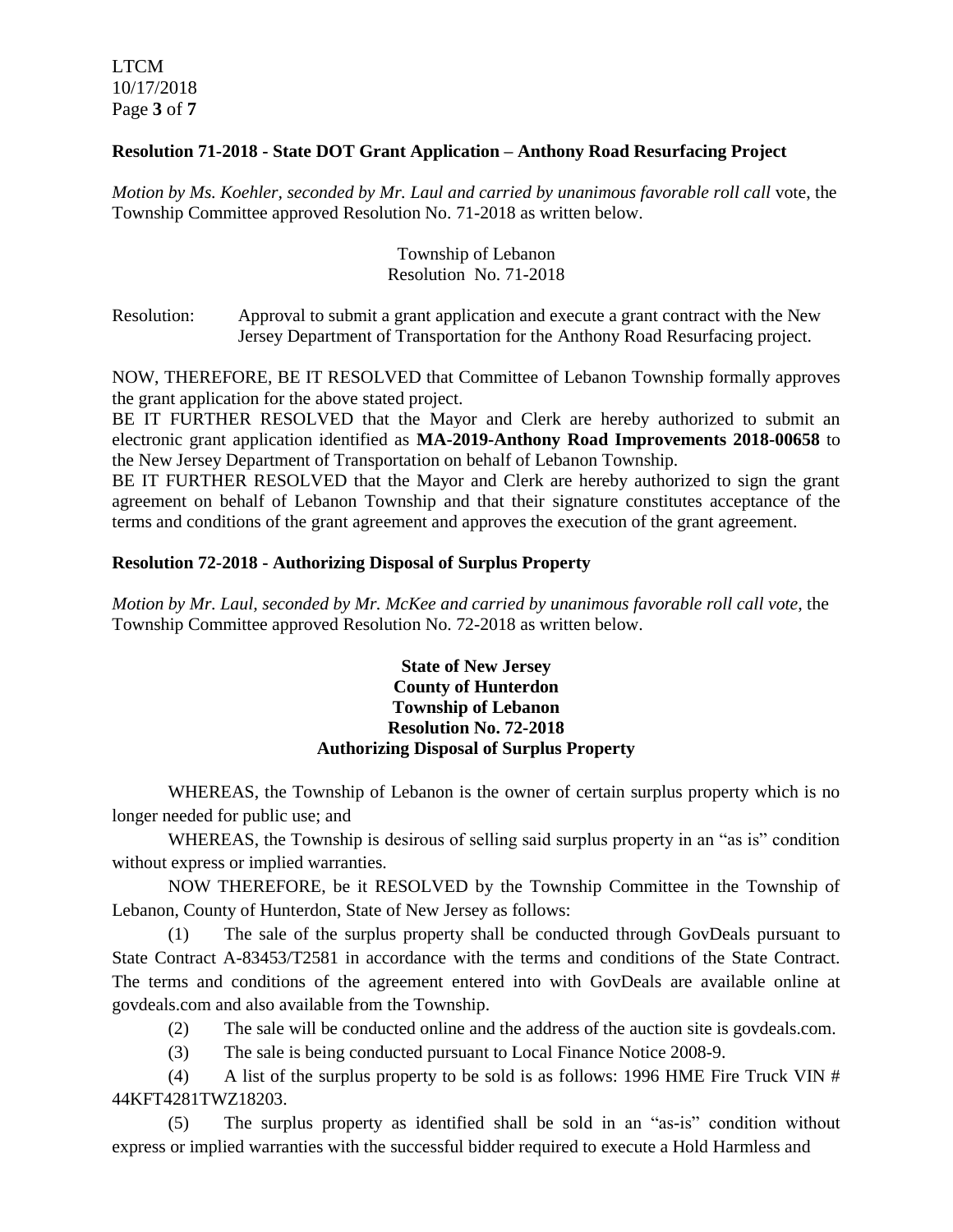LTCM 10/17/2018 Page **4** of **7**

Indemnification Agreement concerning use of said surplus property.

(6) The Township reserves the right to accept or reject any bid submitted.

# **OLD BUSINESS**

#### **DPW Employee Appointment**

*Motion by Mr. Laul, seconded by Mr. McKee and carried by unanimous favorable roll call vote,* the Township Committee appointed Warren Gabriel, III as DPW Employee, under the terms of the CWA Local 1040 Contact.

# **DPW Manager Request to Award Sale of Surplus Equipment**

*Motion by Mr. Laul, seconded by Ms. Koehler and carried by unanimous favorable roll call vote, the* Township Committee awarded Sale of Surplus to Liberty Motors for the Ford Mason Dump at \$4439.99 and the Toro Z Turn Mower at \$1256.99 and authorized for the readvertisement of the 2004 Dodge Durango.

#### **Municipal Office Doors**

Mayor Schmidt informed the Committee that he has been working with the DPW Manager to obtain quotes for the replacement of the Municipal Building's front doors. Mayor Schmidt said that the quotes are coming in above the Bid Threshold, so the Committee may want to consider retaining a Qualified Purchasing Agent. Holland Township has a QPA and they have offered to enter into a Shared Services Agreement, for \$1, to provide the Township with QPA Services for the door replacement project. The Shared Services Agreement will also enable the Township to increase the Bid Threshold to \$40,000.00 through a resolution. Mayor Schmidt stated that the agreement, appointment and resolution will be considered at the next meeting.

# **NEW BUSINESS**

#### **Squier's Point - Donation of HVAC for Museum**

Mayor Schmidt stated that Squier's Point received their building permits for the new addition. The Contractor is prepared to begin the project this Friday.

Mayor Schmidt said that Squier's Point has now received a donation proposal for a Mini-Split HVAC System for the Museum. The donation consists of equipment and qualified personnel, for the installation of the system, at a value of approximately \$8000.

Mayor Schmidt recused himself from the discussion.

*Motion by Ms. Koehler seconded by Mr. McKee and carried by favorable roll call vote, the* Township Committee accepted the donation, provided to Squier's Point, of the equipment and installation of a Mini Split System at the Museum. AYES: McKee, Koehler, Laul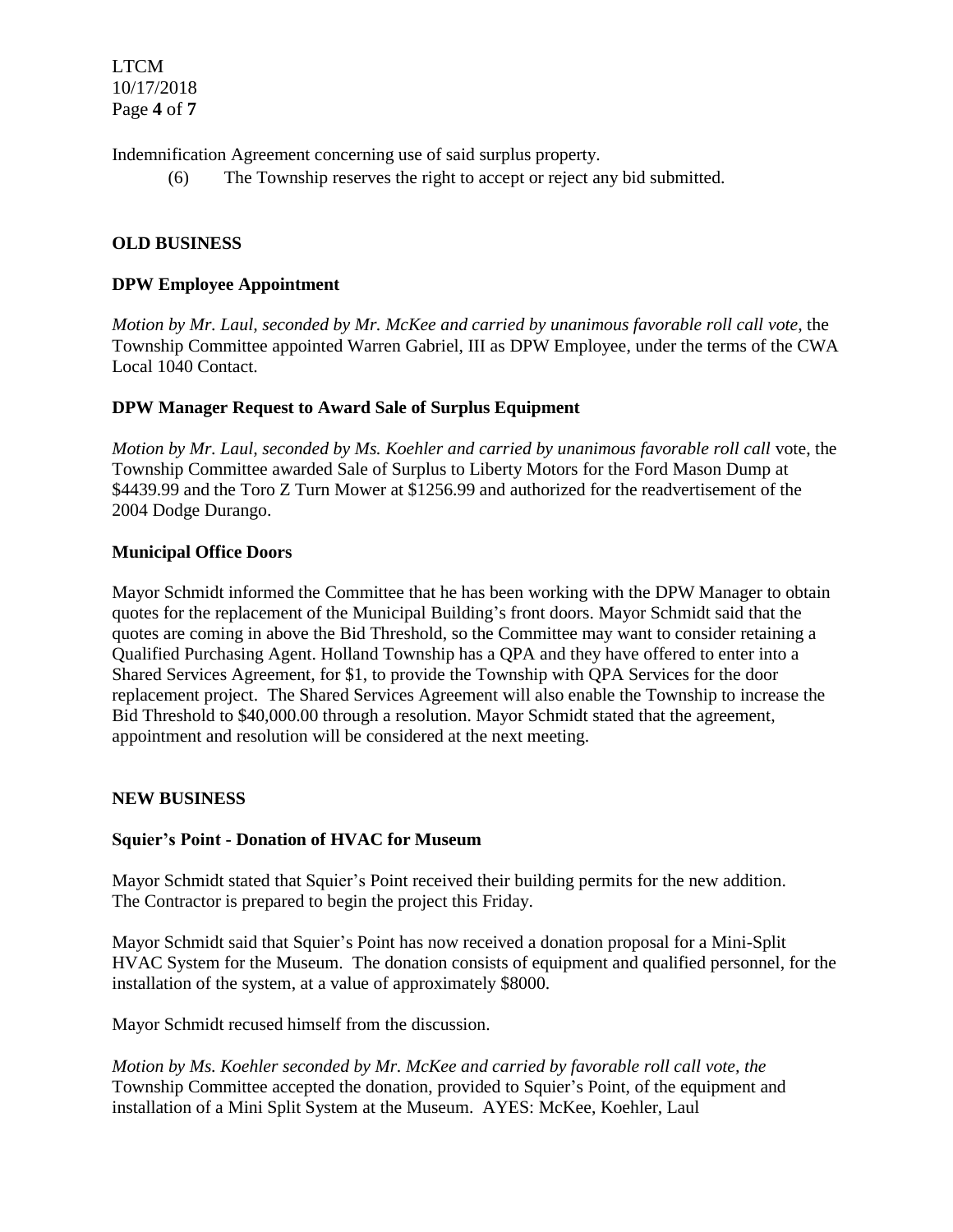LTCM 10/17/2018 Page **5** of **7**

#### **Museum – Advertising for Curator & Assistant Curator and Review of Museum Schedule**

Mayor Schmidt stated that the Committee needs to discuss the terms of employment for the Curator and Assistant Curator positions in Executive Session. Mayor Schmidt provided the Committee with a proposed Employment Ad for their consideration. Mayor Schmidt suggested running the ad for 3 weeks and sending to the County Historians and other towns to see if there is interested candidates.

*Motion by Mr. Laul, seconded by Ms. Koehler and carried by unanimous favorable roll call* vote, the Township Committee authorized the Clerk to advertise for the Curator and the Assistant Curator positions.

# **PRESENTATION OF VOUCHERS**

Committee Members provided a description of vouchers exceeding \$1000.00.

*Motion by Ms. Koehler, seconded by Mr. McKee and carried by unanimous favorable roll call* vote, the Township Committee approved the October 17, 2018 bill list in the amount of \$2,743,912.34 with Mayor Schmidt abstaining from the Squier's Point insurance reimbursement.

# **CORRESPONDENCE**

- a. Recycling Coordinator's Paper Shredding Event Report
- b. EOSC Comments on Draft County Open Space and Recreation Strategic Plan

# **PUBLIC COMMENTS**

*Motion by Mr. Laul, seconded by Mr. McKee and carried by unanimous favorable roll call vote,* the Township Committee opened the Public Comment portion of the meeting at 7:38 p.m.

Ms. Laurie Hoffman said that she and Maria Naccarato went to a training on how to archive the Township's possessions. At the class they were notified about a CAPES survey, which once completed, would enable the Township to apply for grants. Ms. Hoffman would like the Township to complete the survey now as it will take one year before grants can be applied for. The Committee will consider at the next meeting.

Ms. Laurie Hoffman asked about cost of the Comcast bill for the Museum and asked if there is an alternate service provider.

Mr. Joe Maurizio asked what the bid threshold increase would be relative to the QPA.

Mr. Ron Milkowski stated that, a while ago, he had questioned why the Entertainment Package was included with the internet service for the Police Department. Mr. Milkowski said that he now sees that there is only the Business Package and it seems to be less money which is good.

Mr. Milkowski questioned how the window was broken on the DPW Dump Truck.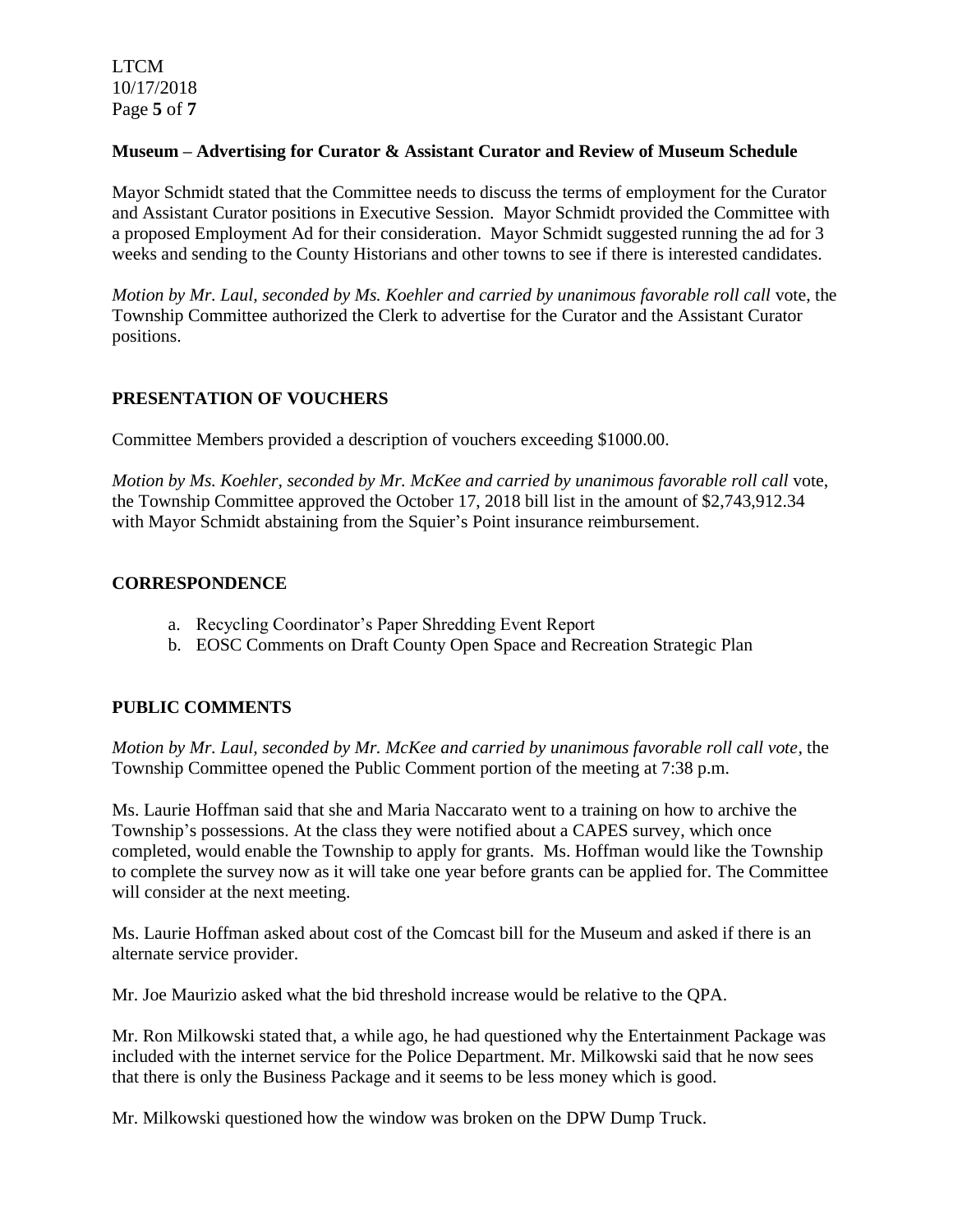LTCM 10/17/2018 Page **6** of **7**

Mr. Milkowski said that he thought that the Township had a policy on Nepotism. Mr. Milkowski was informed that it does not.

*Motion by Ms. Koehler, seconded by Mr. Laul and carried by unanimous favorable roll call* vote, the Township Committee closed the public comment portion of the meeting at 7:44 p.m.

# **EXECUTIVE SESSION - Resolution No. 73-2018**

*Motion by Ms. Koehler, seconded by Mr. McKee and carried by unanimous favorable roll call* vote, the Township Committee approved Resolution No. 73-2018 and convened in executive session at 7:45p.m. No formal action will be taken.

## TOWNSHIP OF LEBANON COUNTY OF HUNTERDON STATE OF NEW JERSEY RESOLUTION NO. 73-2018 RESOLUTION AUTHORIZING EXECUTIVE SESSION

WHEREAS, the Open Public Meetings Act; *N.J.S.A.* 10:4-6 *et seq*., declares it to be the public policy of the State to insure the right of citizens to have adequate advance notice of and the right to attend meetings of public bodies at which business affecting the public is discussed or acted upon; and

WHEREAS, the Open Public Meetings Act also recognizes exceptions to the right of the public to attend portions of such meetings; and

 WHEREAS, the Mayor and Committee find it necessary to conduct an executive session closed to the public as permitted by the *N.J.S.A*. 40:4-12; and

 WHEREAS, the Mayor and Committee will reconvene in public session at the conclusion of the executive session;

 NOW, THEREFORE, BE IT RESOLVED by the Mayor and Committee of the Township of Lebanon, County of Hunterdon, State of New Jersey that they will conduct an executive session to discuss

the following topic(s) as permitted by *N.J.S.A*. 40:4-12:

\_\_\_\_\_\_\_\_\_\_\_\_\_\_\_\_\_\_\_\_\_\_\_\_\_\_\_\_\_\_\_\_\_\_\_\_\_\_\_\_\_\_\_\_\_\_\_\_\_\_\_\_\_);

\_\_\_\_\_\_A matter which Federal Law, State Statute or Rule of Court requires be kept confidential or excluded from discussion in public (Provision relied upon:

\_\_\_\_\_\_A matter where the release of information would impair a right to receive funds from the federal government;

\_\_\_\_\_\_A matter whose disclosure would constitute an unwarranted invasion of individual privacy;  $X$  A collective bargaining agreement, or the terms and conditions thereof (Specify contract:);

# **Grievance filed by CWA Local 1040**

 A matter involving the purpose, lease or acquisition of real property with public funds, the setting of bank rates or investment of public funds where it could adversely affect the public interest if discussion of such matters were disclosed; Real Estate Acquisitions –

Tactics and techniques utilized in protecting the safety and property of the public provided that their disclosure could impair such protection;

\_\_\_\_\_\_Investigations of violations or possible violations of the law;

 X Pending or anticipated litigation or contract negotiation in which the public body is or may become a party; (The general nature of the litigation or contract negotiations is) **Municipal Services Act**